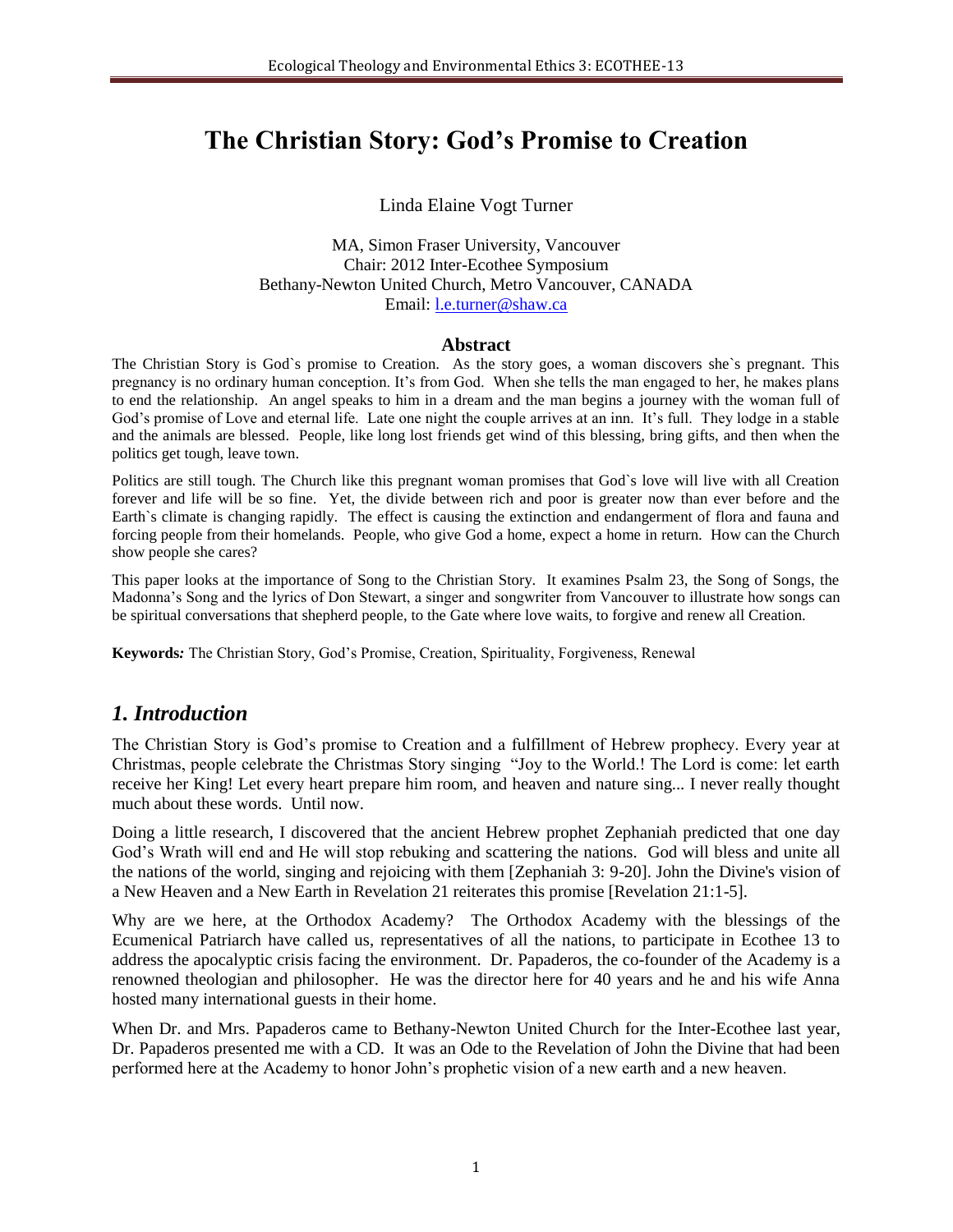So more importantly, we are here because the Orthodox Academy under the direction of Dr. Papaderos with the blessings of the Ecumenical Patriarch have set the stage for God to fulfill Zephaniah's and John the Divine's Prophecies...rejoicing and singing with us. We're not here to condemn the world. We are here to find solutions to the environmental crisis that will bring Joy to the World...so that heaven and nature will sing.

## *2. Songs Increase our Joy*

This is my  $5<sup>th</sup>$  time here at the Academy. I have chosen three songs from the Christian Bible and three contemporary songs to illustrate how songs increase our joy and teach us about Love and our relationship with Creation.

### *2.1 Psalm 23*

In the Christian Bible, the book of Psalms is a book of songs. *Psalm 23* is a very well known piece of scripture. It is often sung and read at funerals. Here in green pastures a conversation takes place between a shepherd and a lamb.

The Lamb begins. "The Lord is my Shepherd. He makes me lie down in green pastures... He leads me...for his name's sake." Then in the fourth verse, the pronoun changes to you. People assume the Lamb is still singing. Yet I think this is where the Shepherd's voice joins in singing, showing his appreciation for the Lamb with these words. "Even though I walk through the darkest valley, I will fear no evil, for you are with me; your rod and your staff they comfort me. You prepare a table before me in the presence of my enemies, You anoint my head with oil...." Then both the Shepherd and the Lamb harmonize in the sixth verse singing and rejoicing together with the words: "I will dwell in the house of the Lord forever." [New International Version].

Perhaps, you envision the Shepherd holding the rod and staff and assume they belong to the Shepherd. Let's rethink this assumption. The Pronoun "You" and its adjective "Your" give the rod and staff to the Lamb and acknowledge that the Lamb's body supplies the milk, meat and oil for the table. The Shepherd and the Lamb protect each other from death and both take delight and rejoice in the other with mutual respect—singing "I will dwell in the house of the Lord forever."

## *2.2 Song of Songs*

The *Song of Songs* is also a book of the Bible. It is sometimes called *Solomon's Song* because it has been attributed to King Solomon, the great King who had a thousand wives.

Yet, tradition often interprets this book as a parable of the relationship of God and humanity as if God were the Bridegroom and Humanity was the Woman, God's Bride. And for centuries, Roman Catholic tradition equated Mary Magdalene with the Woman, the Bride searching for her bridegroom, her Lord's body. Tradition says that Mary's tears keep her from realizing the truth. As the Risen Christ speaks to her and gives her the name Mary, she turns and finally realizes that The Risen Christ is not her gardener or her bridegroom. Like the Woman of *Song of Songs*, Mary's Gardener Bridegroom comes out of the wilderness. He's the One who listens for and hears her voice sing joyous notes, of proclamation. He's the one who holds onto her.

Here are a few select verses from the New International Version:

She

Let him kiss me with the kisses of his mouth…Let the king bring me into his chambers... Do not stare at me because I am darkened by the sun. My mother's sons were angry with me and made me take care of the vineyards… Tell me, you whom I love,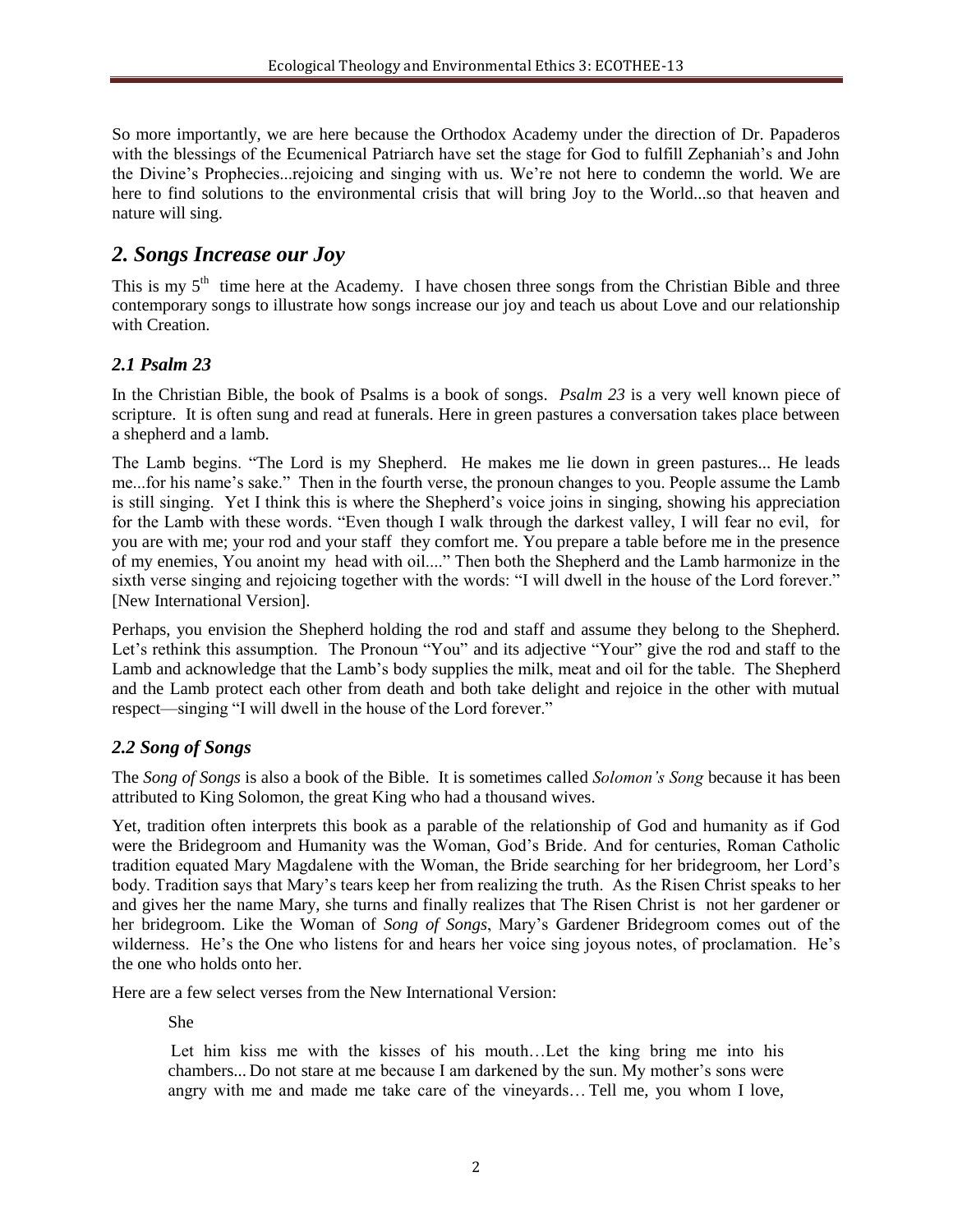where you graze your flock and where you rest your sheep at midday.... [Song of Songs 1: 2-7]

Look! Here he comes, leaping across the mountains, bounding over the hills. My beloved is like a gazelle or a young stag…[2: 8-9]

I looked for him but did not find him. I will get up now and go about the city...I will search for the one my heart loves... Who is this coming up from the wilderness like a column of smoke, perfumed with myrrh and incense...[3: 1-6]

Friends

Where has your beloved gone?

She

My beloved has gone down to his garden...to gather lilies. I am my beloved's and my beloved is mine. [6: 1-3]

He

You are as beautiful as Tirzah, my darling, as lovely as Jerusalem...[6: 4]

Friends

Who is this coming up from the wilderness leaning on her beloved?[8: 5]

She

...for love is as strong as death... Many waters cannot quench love...If one were to give all the wealth of one's house for love, it would be utterly scorned... But my own vineyard is mine to give; the thousand shekels are for you, Solomon… and two hundred are for those who tend its fruit.[8:6-12]

#### He

…You who dwell in the gardens with friends in attendance, let me hear your voice![8:13]

She

Come away, my beloved, and be like a gazelle or like a young stag on the spice-laden mountains.[8:14].

*Song of Songs* begins with the Woman as one of King Solomon's field hands, searching for love among the shepherds hoping to gain acceptance into the king's chambers. By Song 2, the Woman begins to see her lover in the form of a male deer, a gazelle, not a shepherd. By Song 3 she sees her lover as someone who is perfumed. And then in Songs 6 and 7, as she converses more and more with her lover and friends, she realizes that her lover is indeed a gazelle and a shepherd, not a king with a thousand wives. In the last song, Song 8, her beloved comes out of the wilderness holding onto her, ready to come away with her.

#### *2.3 The Madonna's Song*

Prior to the  $12<sup>th</sup>$  Century, Mary Magdalene and Mary the mother of Jesus were both seen as the same woman, the woman of Song of Songs.[Turner (2011)] *The Madonna's Song* also known as *Mary's Song* or *The Magnificat* is much shorter.

Here are a few select verses from the International Version:

My soul glorifies the Lord and my spirit rejoices in God my Savior, for he has been mindful of the humble state of his servant…From now on all generations will call me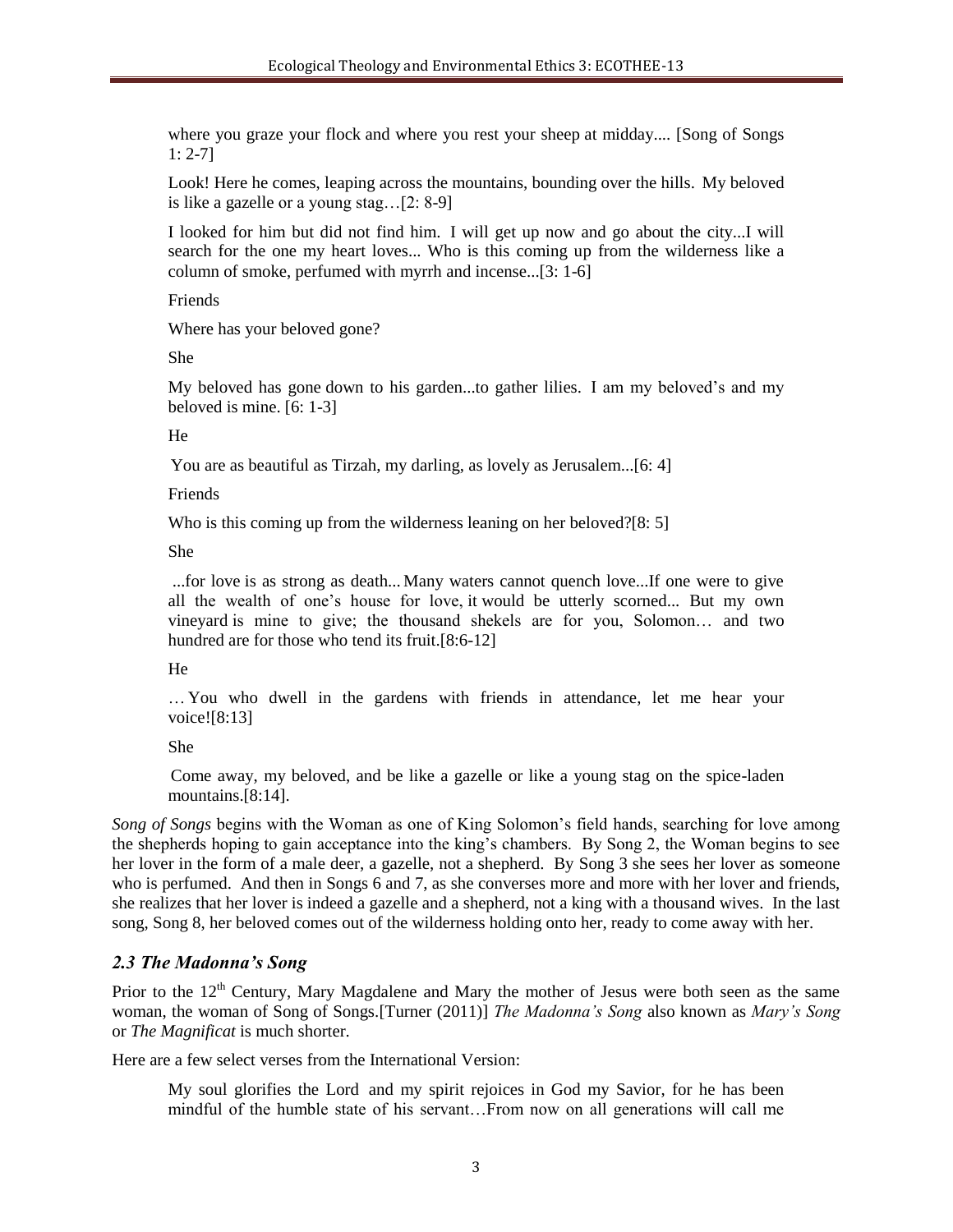blessed... He has helped his servant Israel, remembering to be merciful to Abraham and his descendants forever, just as he promised our ancestors. [Luke 1:46-55].

People have been trusting this promise for centuries. Like Mary their souls rejoice when they realize that when they find their beloved Lord or Lady they will glorify God and fulfill the promise made to Abraham and his descendants. The promise is that God will bless their relationship with many descendents and so blessed they will bless the other nations of the world.

Joseph is Mary's intended bridegroom and at first like the Bride in *Song of Songs*, Mary is not so sure Joseph is the one to help her fulfill God's Promise. As the story goes...Mary like the Bride of *Song of Songs* readies herself by discussing some of the underlying issues with her trusted friends. Paraphrasing from the New International Version and popular tradition, she asks Gabriel something like this: "How can I be the Elect Lady, chosen to bring a new redeemed humanity into this world. How can I have a part in this? How can I fulfill God's promise to the World. I am Naive...a Virgin. I know nothing of the world or the business and politics of men...I have never possessed [had] a man with my power or had power over him." In the meantime, Joseph has his own doubts. He almost breaks off their engagement. In the end Mary and Joseph dispel their doubts. She sings—trusting that God will bless and reconcile the nations. [Luke 1: 26-35; Matthew 1: 18-14].

#### *2.4 Hey, Hey That's the Way the Story Goes*

Contemporary Songwriter Don Stewart has written several songs that have sparked my imagination and caused me to think about love and relationships. Relationships are hard enough to manage at the personal level and even more complex at the family, national and global level. Don Stewart attended Bethany-Newton's Inter-Ecothee Symposium last year and signed our Inter-Ecothee signature "comforter." On it, he wrote: "Love makes the World Go Round." Jump on!!

I've brought it and the alabaster jar that I brought to the first Ecothee 08 as a reminder: Love does make the world go round!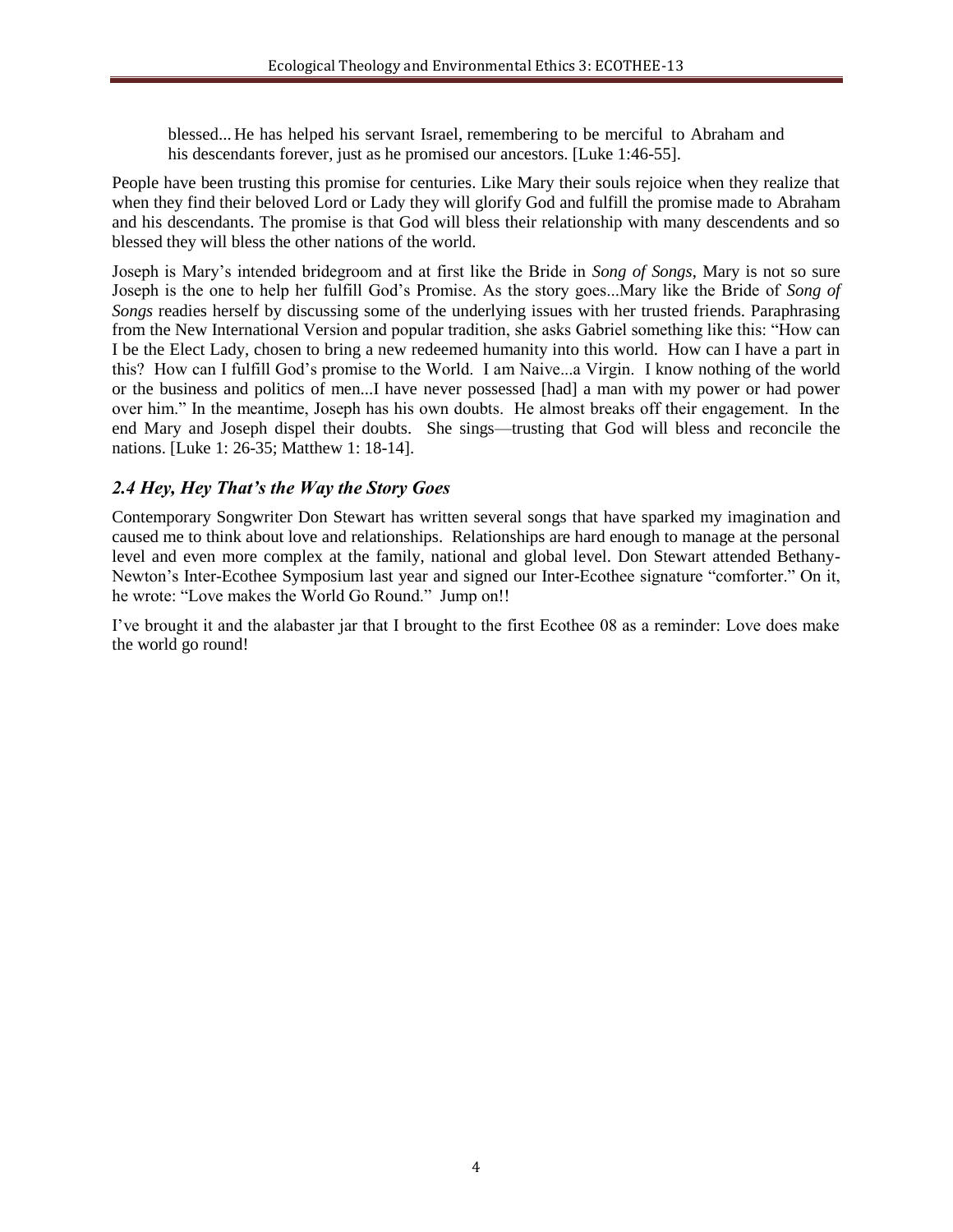

*Figure 1. Inter-Ecothee Symposium Quilt by Pauline Bruce Bethany-Newton United Church*

People you love can hurt your feelings, get angry, rebuke you, blame you, forsake you and fail to appreciate all that you have given them and done for them. And when they mistreat you like this. You weep. You get angry. You feel forsaken. It is hard to imagine that you will ever find someone who will respect you and appreciate you the way the Shepherd and the Lamb love each other in *Psalm 23*.

It is harder still to imagine someone loving you enough to search for you, to wait for you to be ready and to overcome all adversity, like the Woman and the Stag in the *Song of Songs*. Or to imagine someone like Joseph who will love you and do all that he can to protect you so that God's promise conceived within you can live and bring Joy to the World. Yet people want to believe that love truly makes the World go round.

So I now turn to the songs of Don Stewart. *Hey, Hey That's the Way the Story Goes,* begins with the chorus: "

Hey, hey, hey, hey, that's the way the story goes (repeat 4 times)

She was sweet and so petite, a smile from head to toe. Oh yes I had it good, let me tell ya. And everybody knows, but so did she. One day she left, and she never ever returned. And to this day, I don't understand why a man like me got burned. Let me hear ya, say: Hey, hey, hey, hey, that's the way the story goes... (repeat 4 times)

Gave my money to a stranger. He said he could do great things, trusted him completely, seemed like a long lost friend.

Well, things looked good and I could tell my world soon would be gold.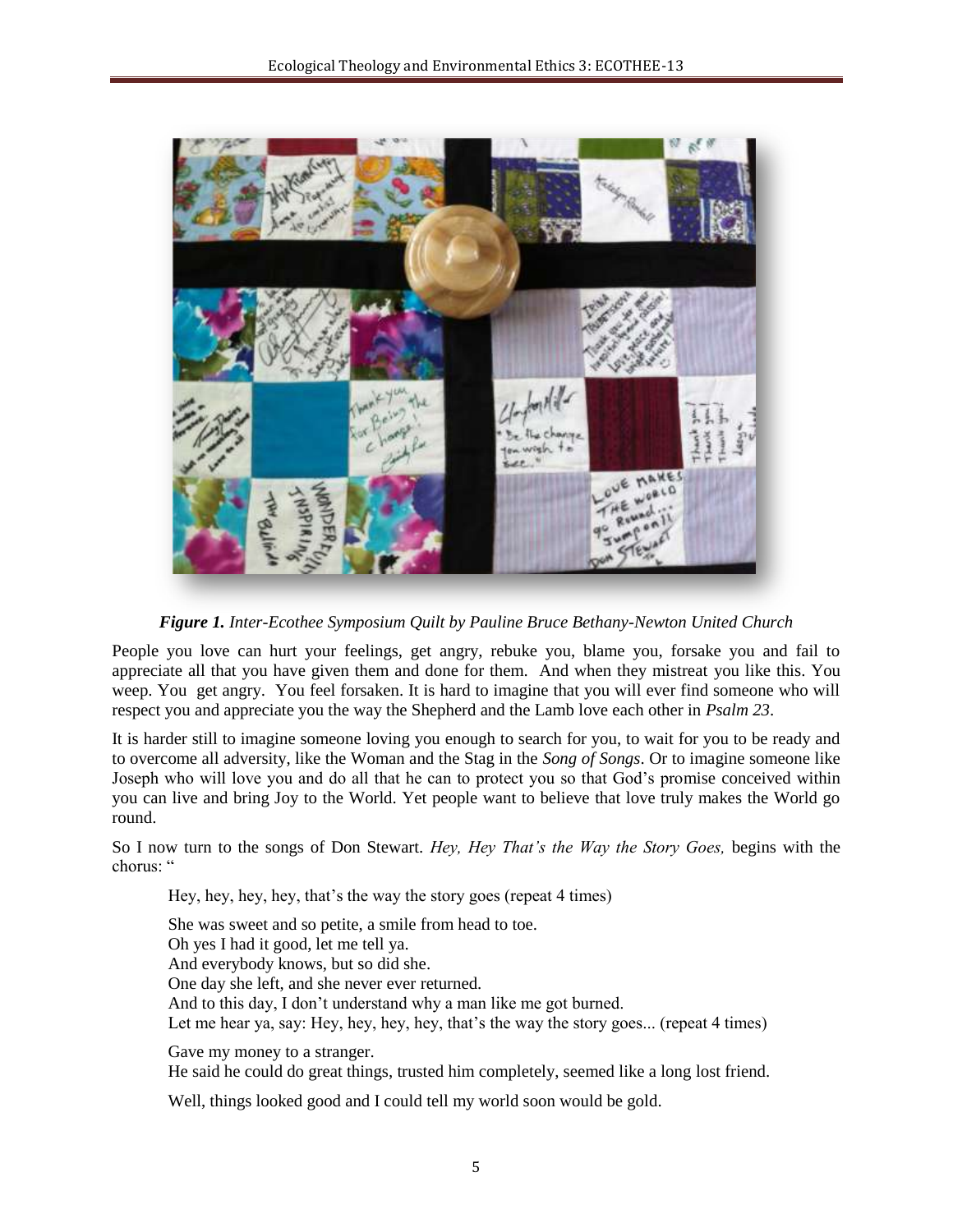But on the day we'd be rolling in dough, now did I tell you, he was a no show. Hey, hey, hey, hey, that's the way the story goes...(repeat)

I'm not bitter, not upset, can't say there's any regrets. I'm a fast learner, and you betta believe, that I never will forget. Back then I was young, some say naïve. That won't happen again and you can bet your money on that cuz I'm my own best friend.

Let me tell ya, say: Hey, hey, hey... (repeat ...fade out...) [Tender Lies (2013)]

When people we love leave us or die, we grieve. Buried deep within our souls there is a longing for a Love that never ends.

#### *2.5 The Gate*

The Gate from Don Stewart's soon to be released *Let me Be Good* album is a song that expresses this longing. Each verse builds on it.

Take a walk to the Gate Dance with me a while Remember when we were just a child Come and Dance and Sing Let the love begin A love that will never end

The door will open And I may not be ready But when I dance I will remember The way I lived and know It was joyous Maybe not always But I did live and love And here you are with me

At the Gate I'd like to wait But I'll be late So here I go Will you dance for me At the Gate And over there, I'll wait Take your time, I'll wait On the other side of the Gate

At the Gate I'd like to wait But I'll be late So here I go Will you dance for me

At the Gate And over there, I'll wait Take your time, I'll wait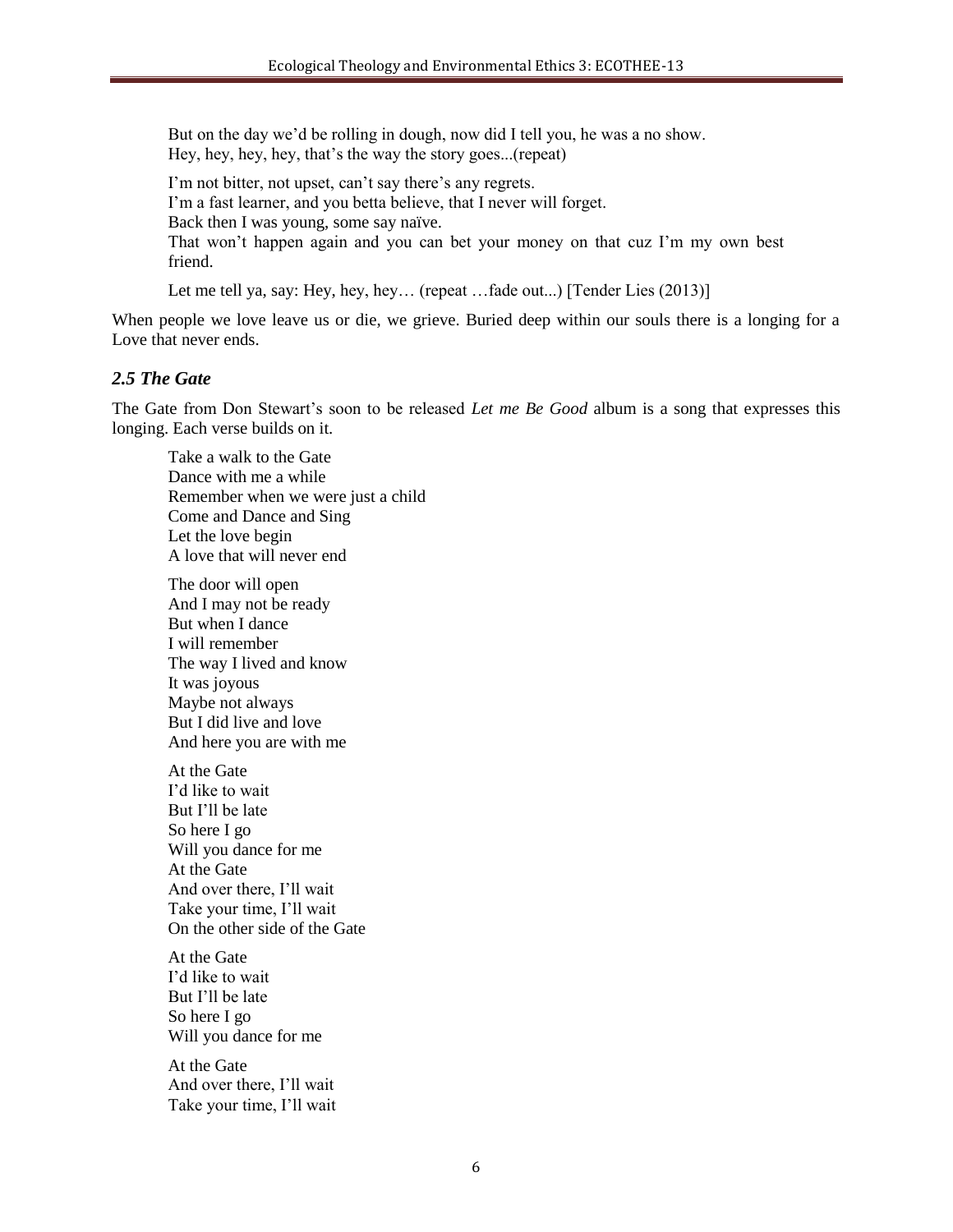On the other side of the Gate (repeat 1 more time)

Take your time, I'll wait Love you so Gonna miss you so Here I go Don't cry for me I'll miss you so I'll miss you so

#### *2.6 Be With Me*

Perhaps the ideal lover, is the One at the Gate who trusts and waits for the one he loved as a child to follow him there, so that they will both experience what it means to be with the "other" forever. Listen to these words of Don Stewart's song *Be With Me.*

Be With Me With me again Remember when we were just friends To hold you close Was all I asked of you When you dance with me

I must say That years ago I never felt this way So young and foolish I was so carefree

Now the time has come And you're the one Who fills my dreams And so, it seems That fate won't have it any other way

I've wasted all those Lovely days But old memories Never seem to fade

Darling be with me 'Til the end of time Be with me If only in my mind Be with me That's all I ask of you. [Midnight Hour (2011)]

To be with his darling forever is the lover's request. Living as a darling should live, with one's beloved, is a tough assignment. What is love anyway? The Greeks have been contemplating this question since the symposia of Socrates and most likely before that.

## *3. Concluding Thoughts*

As a Christian, I trust God's promise to Creation: That promise being Eternal Life. I look to songs and stories that speak about love and being in relationship. I want to dwell in the house of my Lord, my God and your God, forever. I trust in God's promises and believe that God has created humanity and has given